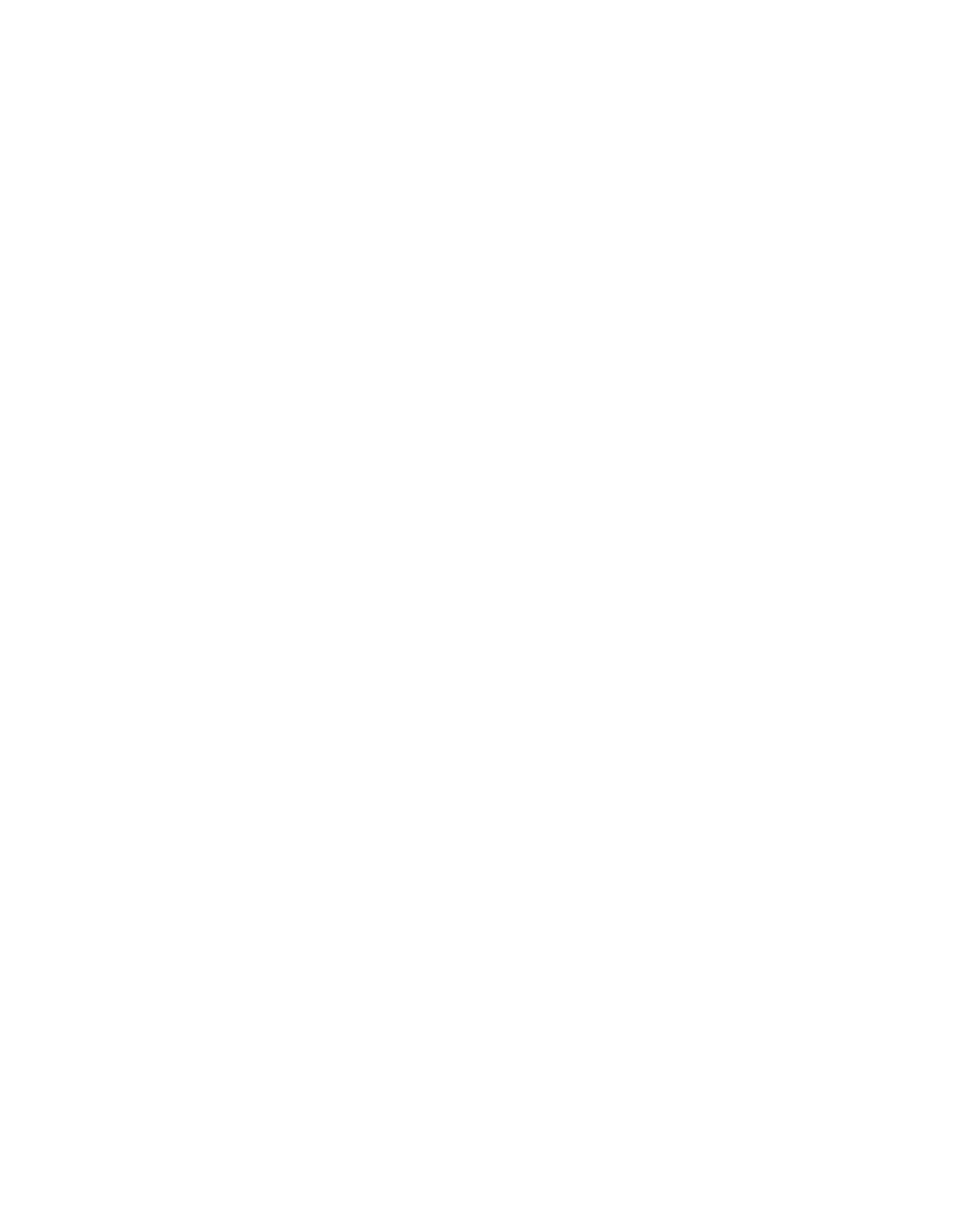# **BURKE, Justice.**

[¶1] Appellant, Matthew Robert Frazier, entered a conditional plea of guilty to one count of possessing marijuana with the intent to deliver. He reserved the right to appeal the district court's denial of his motion to suppress. Mr. Frazier maintains that evidence obtained in the search of the vehicle should have been suppressed because no reasonable suspicion existed to detain him for a dog sniff of his vehicle following the conclusion of a traffic stop. We find no error and affirm.

## *ISSUE*

[¶2] Mr. Frazier presents one issue:

Did the trial court abuse its discretion and commit reversible error when it denied Mr. Frazier's motion to suppress?

# *FACTS*

[¶3] On October 7, 2008, at approximately 8:50 a.m., Mr. Frazier was traveling east on I-80 near Pine Bluffs, Wyoming. A Wyoming Highway Patrol trooper was in his vehicle, parked in the median, when he observed the Frazier vehicle. He was unable to view the state name on the rear plate of Mr. Frazier's vehicle because it was obstructed by a license plate bracket. The trooper initiated a traffic stop, exited the patrol car, and approached Mr. Frazier's vehicle from the passenger side. He advised Mr. Frazier of the reason for the stop.

[¶4] As he spoke with Mr. Frazier, the trooper noticed a bottle of air freshener and two bottles of cologne on the front seat. He also noticed an atlas open to a map of the state of California. The trooper observed that Mr. Frazier's right leg was visibly shaking and that his arms and hands trembled nervously as he looked for his license and registration. Mr. Frazier explained that he had been on a road trip to see the west, but was headed back to Tennessee to see his sick grandfather.

[¶5] The trooper had Mr. Frazier join him in his patrol car while he verified the driver's license and wrote a warning. The trooper noted that Mr. Frazier was extremely nervous, and continued shaking even after he was told he would only receive a warning. While waiting for dispatch to report on the driver's license, the trooper asked Mr. Frazier about his travel plans. Mr. Frazier said that he lived in Tennessee but drove to Reno for a road trip. He had been in Reno for three days and had wanted to drive through Idaho on his way back home. Mr. Frazier volunteered that his grandfather, who had been in assisted living, had become very ill. Mr. Frazier said he had to cut his road trip short when he got the news, and was now on his way to see his dying grandfather.

[¶6] The trooper issued a written warning and returned Mr. Frazier's license and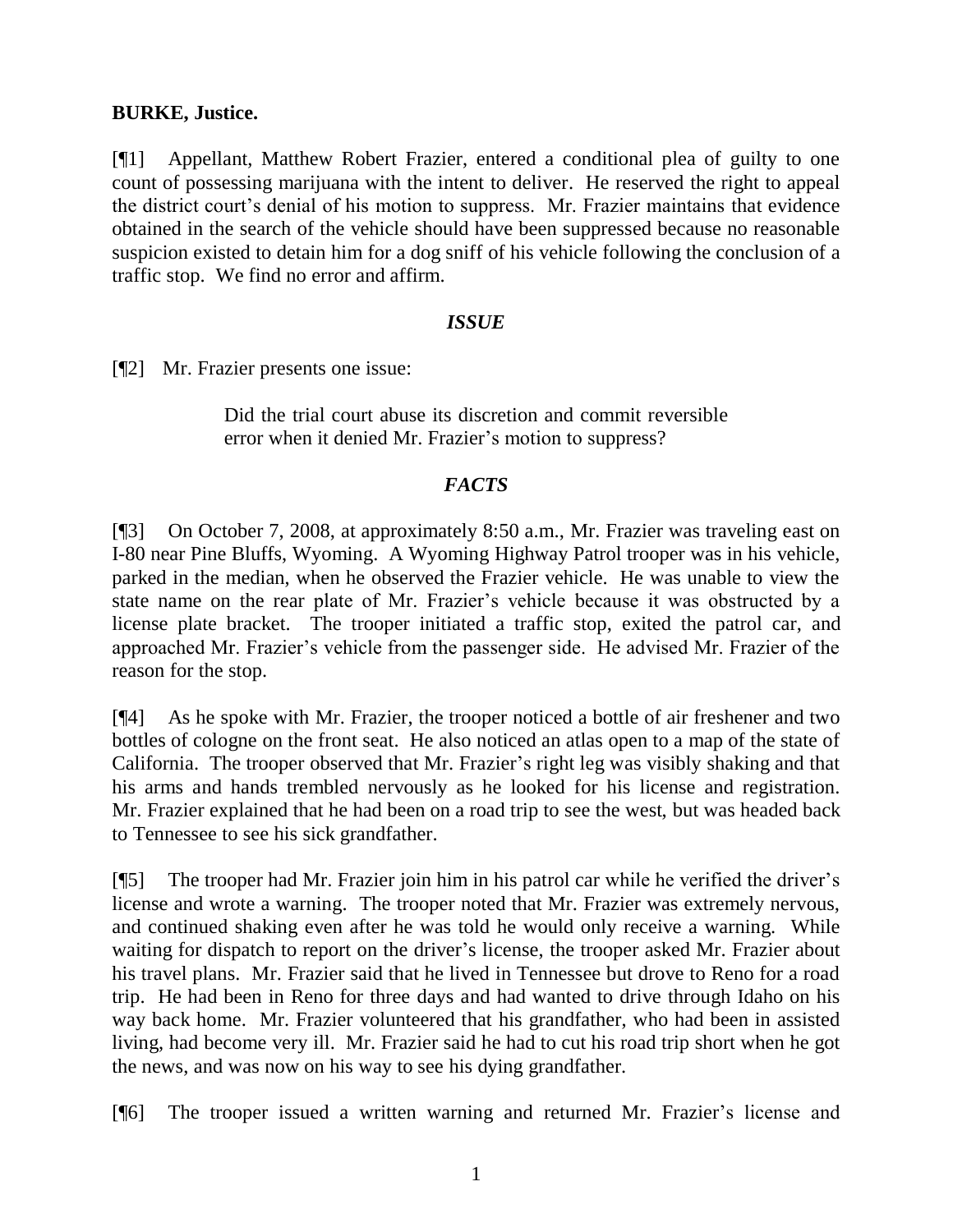registration. As Mr. Frazier was walking back to his vehicle, the trooper inquired if he could ask a few more questions and Mr. Frazier agreed. The trooper asked additional questions about Mr. Frazier's travel plans. He also asked if Mr. Frazier had any illegal drugs in the vehicle. Mr. Frazier replied that he did not, but his face turned "white" and "pale." The trooper twice asked for Mr. Frazier's consent to search the vehicle. Each time Mr. Frazier replied that he was in a hurry and had to be on his way. The trooper took this as a "no" and informed Mr. Frazier that he was within his rights to decline the search. The trooper then advised Mr. Frazier that he suspected Mr. Frazier was transporting controlled substances and that he would be detained until a canine unit arrived and conducted an external sniff of the vehicle. The trooper called for the canine unit at 9:00 a.m. It arrived at 9:53 a.m. The dog alerted to the presence of drugs in the vehicle. A subsequent search of the vehicle revealed 22 pounds of marijuana and various other drug paraphernalia in the trunk.

[¶7] Mr. Frazier was arrested and charged with possession of marijuana, in violation of Wyo. Stat. Ann. § 35-7-1031(c)(iii) (LexisNexis 2007), and possession of marijuana with the intent to deliver, in violation of Wyo. Stat. Ann. § 35-7-1031(a)(ii). He filed a motion to suppress alleging the trooper did not have reasonable suspicion to detain him while they waited for the canine unit to arrive. The district court denied the motion. Pursuant to a conditional guilty plea agreement, Mr. Frazier pled guilty to possession of marijuana with the intent to deliver and reserved the right to appeal the denial of his motion to suppress. In exchange, the State dismissed the possession of marijuana charge. Mr. Frazier was sentenced to two to four years of incarceration. Execution of the sentence was suspended, and Mr. Frazier was placed on three years of probation. He filed this timely appeal.

# *STANDARD OF REVIEW*

[¶8] When reviewing a district court's decision on a motion to suppress evidence, we defer to the court's findings on factual issues unless they are clearly erroneous. *Lovato v. State*, 2010 WY 38, ¶ 11, 228 P.3d 55, 57 (Wyo. 2010). "We view the evidence in the light most favorable to the district court's decision because it is in the best position to assess the witnesses' credibility, weigh the evidence and make the necessary inferences, deductions and conclusions." *Leyva v. State*, 2009 WY 149, ¶ 9, 220 P.3d 791, 794 (Wyo. 2009)*.* The constitutionality of a particular search or seizure, however, is a question of law that we review *de novo*. *Id*.

#### *DISCUSSION*

[¶9] The Fourth Amendment to the United States Constitution protects the "right of the people to be secure in their persons, houses, papers, and effects, against unreasonable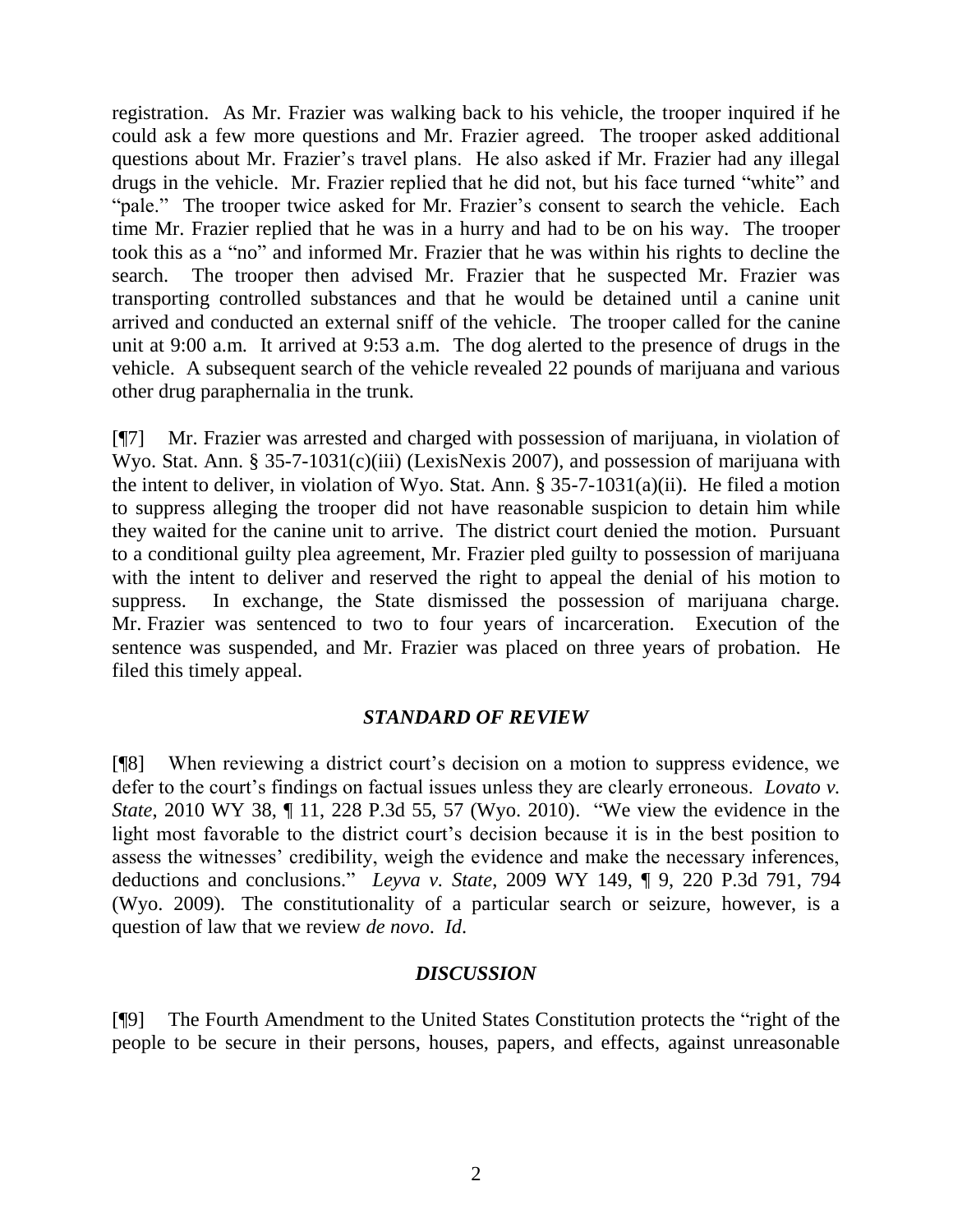searches and seizures." U.S. Const. amend.  $IV.$ <sup>1</sup> A routine traffic stop constitutes a seizure within the meaning of the Fourth Amendment "even though the purpose of the stop is limited and the resulting detention quite brief." *Damato v. State*, 2003 WY 13, ¶ 9, 64 P.3d 700, 704 (Wyo. 2003). When determining if a "seizure" was reasonable, we apply the two-step inquiry established in *Terry v. Ohio*, 392 U.S. 1, 20, 88 S.Ct. 1868, 1879, 20 L.Ed.2d 889 (1968). Under that inquiry, we must determine: 1) whether the initial stop was justified, and 2) were the officer's actions during the detention "reasonably related in scope to the circumstances that justified the interference in the first instance." *Wallace v. State*, 2009 WY 152, ¶ 12, 221 P.3d 967, 970 (Wyo. 2009).

## *Initial Stop*

 $\overline{a}$ 

[¶10] Although Mr. Frazier describes the offending license plate bracket as a "minor infraction," he appears to concede that the obstructed license plate provided a valid basis for the traffic stop. He also does not take serious issue with the length of the initial stop. He suggests that the trooper's questions, as he wrote out the traffic warning, were unreasonable because they were unrelated to the purpose of the stop.

[¶11] We have previously recognized that:

During a routine traffic stop, a law enforcement officer may request the driver's proof of insurance, operating license, and vehicle registration, run a computer check, and issue a citation or warning. The officer may detain the driver and his vehicle only for the period of time reasonably necessary to complete these routine matters. Once the driver has produced a valid driver's license and proof that he is entitled to operate the vehicle, he must be allowed to proceed without further delay. During the stop, an officer generally may not ask the detained motorist questions unrelated to the purpose of the stop, including questions about controlled substances, unless the officer has reasonable suspicion of other illegal activity.

<sup>&</sup>lt;sup>1</sup> Mr. Frazier also asserts that his detention violated his rights under Art. 1,  $\S$  4 of the Wyoming Constitution. He has failed, however, to provide a "precise, analytically sound" approach required for this Court to undertake an independent state constitutional analysis. *Leyva*, ¶ 11, 220 P.3d at 794. We therefore decline to consider the issue further. We note Mr. Frazier's argument is very similar to the one we refused to consider in *Leyva* ("Essentially, Leyva's argument is disjointed and consists of little more than a recitation and summary of passages from *Vasquez v. State*, 990 P.2d 476 (Wyo. 1999), and *O'Boyle v. State*, 2005 WY 83, 117 P.3d 401 (Wyo. 2005), and an assertion, unsupported by any cogent analysis, that his continued detention was constitutionally unreasonable. We therefore decline to consider it."). *Id.*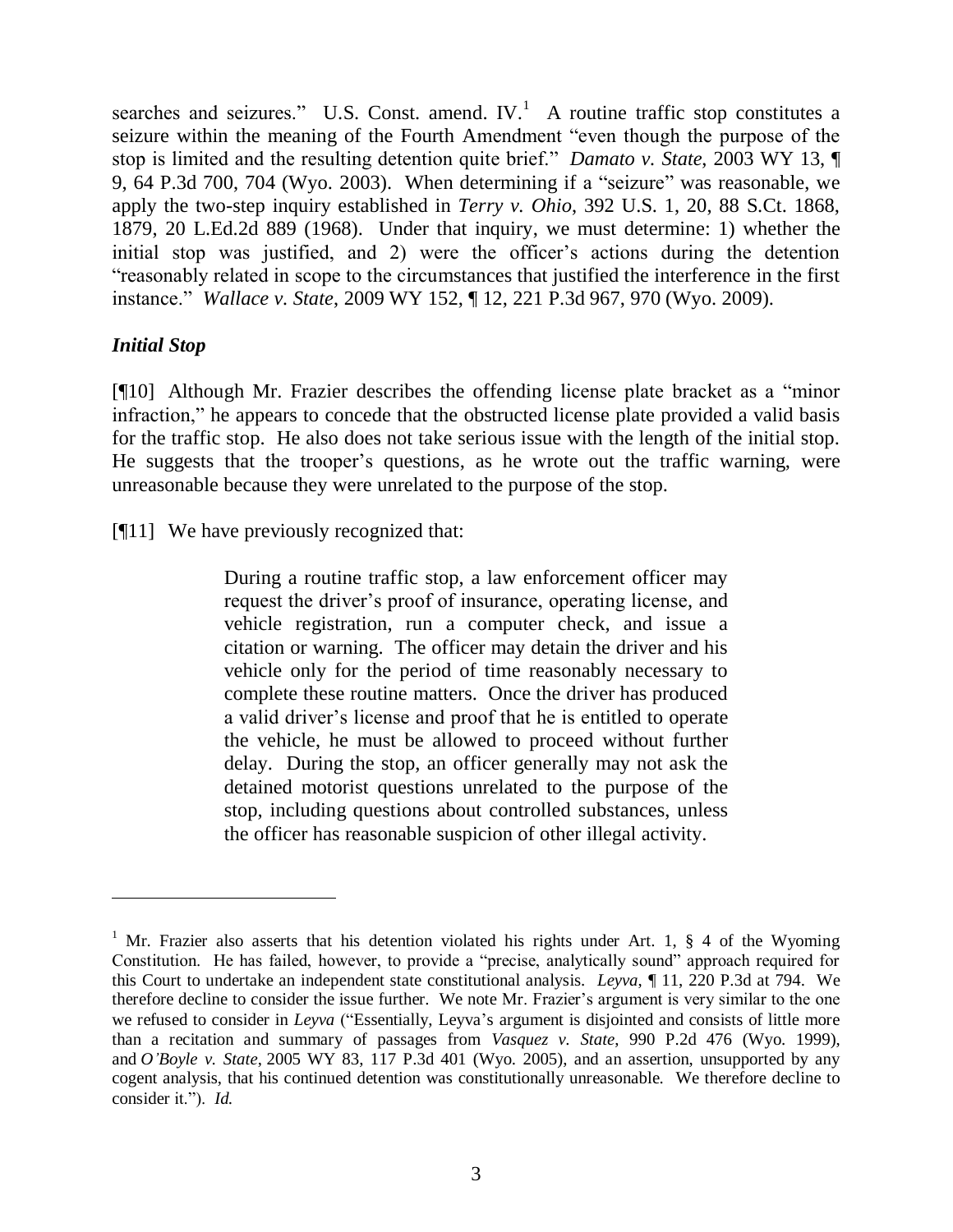*Campbell v. State*, 2004 WY 106, ¶ 12, 97 P.3d 781, 785 (Wyo. 2004) (internal citations omitted).

[¶12] When the trooper initially approached the vehicle, he informed Mr. Frazier of the reason for the stop and briefly asked about his travel plans. Once Mr. Frazier was in the patrol car, the trooper asked him where he had been on his road trip, how long he had been in Reno, and how long he had lived in Tennessee. Mr. Frazier answered these questions and volunteered information about his sick grandfather. The trooper followed up with two questions about the seriousness of the grandfather's condition. Although these questions may not have been directly related to the obstructed license plate, the scope of the inquiry was not unreasonable under the circumstances. We have recognized travel plans as an acceptable area of limited inquiry during a routine traffic stop. *Lovato*, ¶ 27, 228 P.3d at 61. The trooper did not ask Mr. Frazier about illegal substances during this exchange. The questioning also did not unreasonably delay the stop. Mr. Frazier entered the patrol car at 8:52 a.m. and the trooper returned his license and registration along with the written warning at 8:56 a.m. Considered in light of all the surrounding circumstances, the trooper's few questions relating to travel plans were not unreasonable. *Cf*. *O'Boyle*, ¶¶ 7, 59, 117 P.3d at 404, 417 (holding an officer's extensive inquiry during initial stop, consisting of more than thirty questions which were almost all unrelated to the traffic stop, was unreasonable).

# *Consent to Additional Questioning*

[¶13] While in the patrol car, the trooper issued a written warning and returned Mr. Frazier's driver's license and registration. Mr. Frazier then exited the patrol car and the trooper initiated additional questioning. Mr. Frazier contends that he did not voluntarily consent to the additional questioning and was, therefore, improperly detained by the trooper.

[¶14] In determining whether consent is voluntary, we consider the totality of the circumstances including how law enforcement phrased the request, whether the officer told the individual that he could refuse the request, and the presence of other coercive factors. *Grant v. State*, 2004 WY 45, ¶ 22, 88 P.3d 1016, 1021 (Wyo. 2004). "We must consider all the circumstances surrounding the encounter to determine whether a reasonable person would have felt free to decline the officers' requests or otherwise terminate the encounter." *Id*. (quotation marks omitted).

[¶15] When the trooper re-initiated contact with Mr. Frazier, he asked: "Do you mind if I ask you a few more questions?" Mr. Frazier replied: "Yeah, sure," and the trooper followed up by stating: "Just so you know you don't have to answer any more questions if you don't want to." He directed Mr. Frazier to the side of the road, apparently for safety reasons, and asked additional questions. He did not threaten Mr. Frazier or block his way. Mr. Frazier does not identify the presence of any other coercive factors which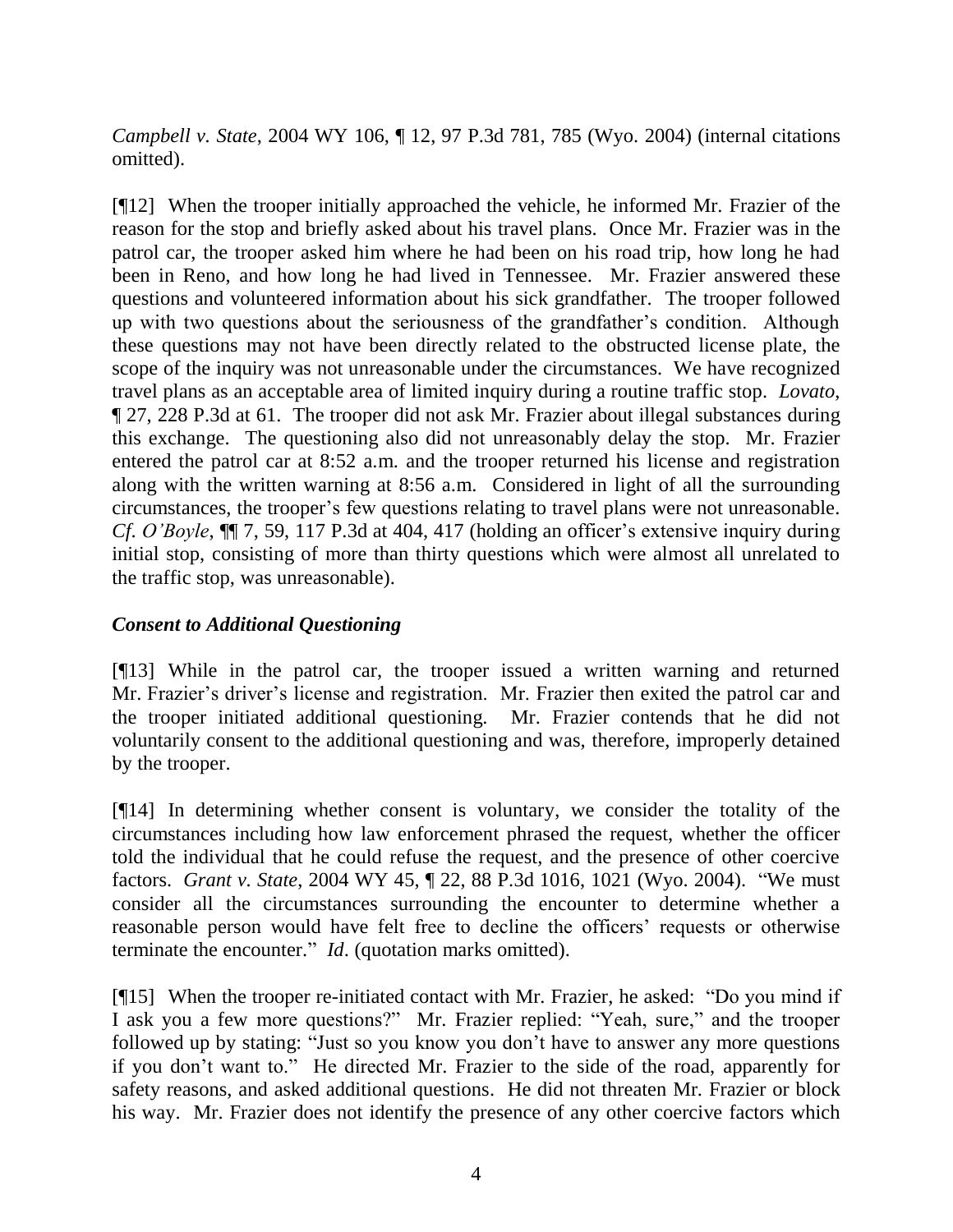may have affected his decision to answer more questions. Under these circumstances, a reasonable person would feel free to decline the trooper's requests. Indeed, Mr. Frazier declined the trooper's request to search the vehicle later in the conversation. Because Mr. Frazier voluntarily consented to the questioning, he was not unlawfully detained during this stage of the stop.

# *Detention until Canine Unit Arrived*

[¶16] The State concedes that once the trooper asked for permission to search Mr. Frazier's car and he declined, the detention was no longer consensual and required reasonable suspicion.

> The law is well settled that a law enforcement officer may detain a motorist if the officer has an objectively reasonable suspicion that the person is engaged in criminal activity. *Barch v. State*, 2004 WY 79, ¶ 9, 92 P.3d 828, 832 (2004); *Damato v. State*, 2003 WY 13, ¶ 13, 64 P.3d 700, 706 (2003); *see also United States v. Williams*, 271 F.3d 1262, 1268 (10th Cir. 2001). The existence of objectively reasonable suspicion of criminal activity is determined by evaluating the totality of the circumstances. *Damato*, ¶ 16, 64 P.3d at 707. The "whole picture" must be considered; "[c]ommon sense and ordinary human experience are to be employed, and deference is to be accorded a law enforcement officer's ability to distinguish between innocent and suspicious actions." *Id.*  (citing *United States v. Wood*, 106 F.3d 942, 946 (10th Cir. 1997)).

*Leyva*, ¶ 12, 220 P.3d at 794. In determining whether an officer had reasonable suspicion, we look to the totality of the circumstances and how those circumstances developed during the officer's encounter with the occupant of the vehicle. *Sutton v. State*, 2009 WY 148, ¶ 11, 220 P.3d 784, 788 (Wyo. 2009).

[¶17] At the hearing on Mr. Frazier's motion to suppress, the trooper testified about his experience and training:

> [Trooper]: . . . In 2004 I attended the first three stages of Desert Snow training. . . . It is geared specifically towards highway drug interdiction. It covers all aspects of that.... It covers—I guess it entails picking up and showing you the vehicle indicators that you might come across of somebody that's transporting these types of drugs, body behavior. It talks about what these people might display. It covers interview and interrogation. It also covers where to find these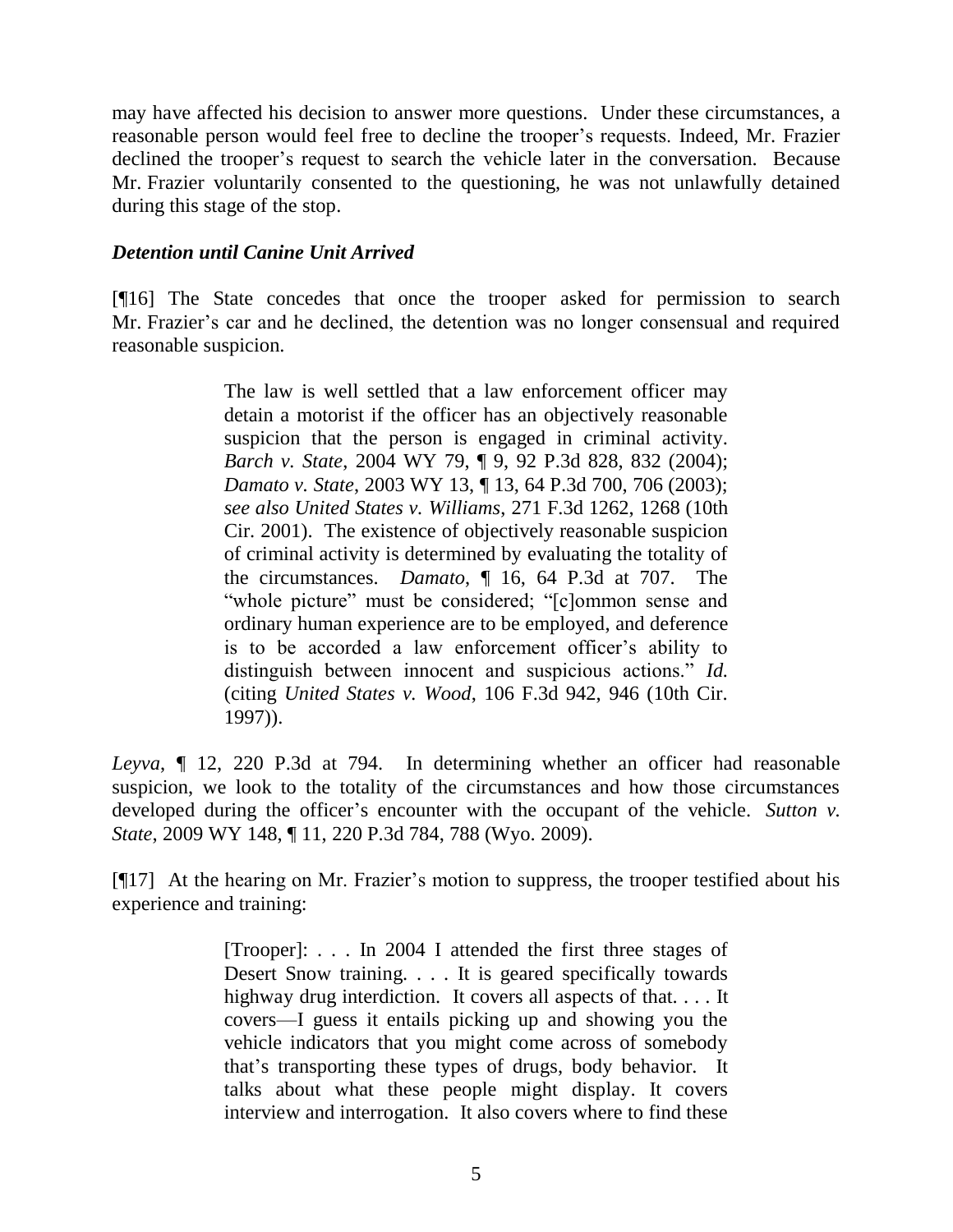vehicles and search techniques. Also covers courtroom testifying. Kind of a broad training that covers several different aspects. . . . They will—they had examples set up of, like, cover[-]ups like air fresheners that are in the vehicle; things to look for such as multiple maps, multiple cell phones, luggage, and talking, possibly the lack thereof, just the general description of the vehicle, what the vehicle looks like. It could be as specific as was the vehicle recently cleaned when every other vehicle is dirty; what that might eventually lead to and what that could possibly show.

[Prosecutor]: And then you mentioned that you received training on what to look for in the persons in those vehicles?

A. Correct.

Q. What are some of those things?

A. Well, obviously, these people can't come out and tell you they're hauling an illegal amount of narcotics in the vehicle, who would? Further, these people have to lie. These classes are geared around what to look for in body language, and stories, and what has been seen in the past, and what typically hold[s] true to some person that's conducting these type[s] of activities.

Q. When you say, "stories," what exactly do you mean?

A. Obviously, "stories," I mean, there again, they can't tell you that they're hauling these drugs. They have to make up a story. In these trainings they provide examples of reports and cases of things that have happened in the past, and typically, a lot of this stuff is redundant. It happens over and over again. Things to look for in how the person is telling you what he's doing.

Q. And you mentioned interview and interrogation techniques that you're trained?

A. Correct.

Q. Specifically, what do you mean by that?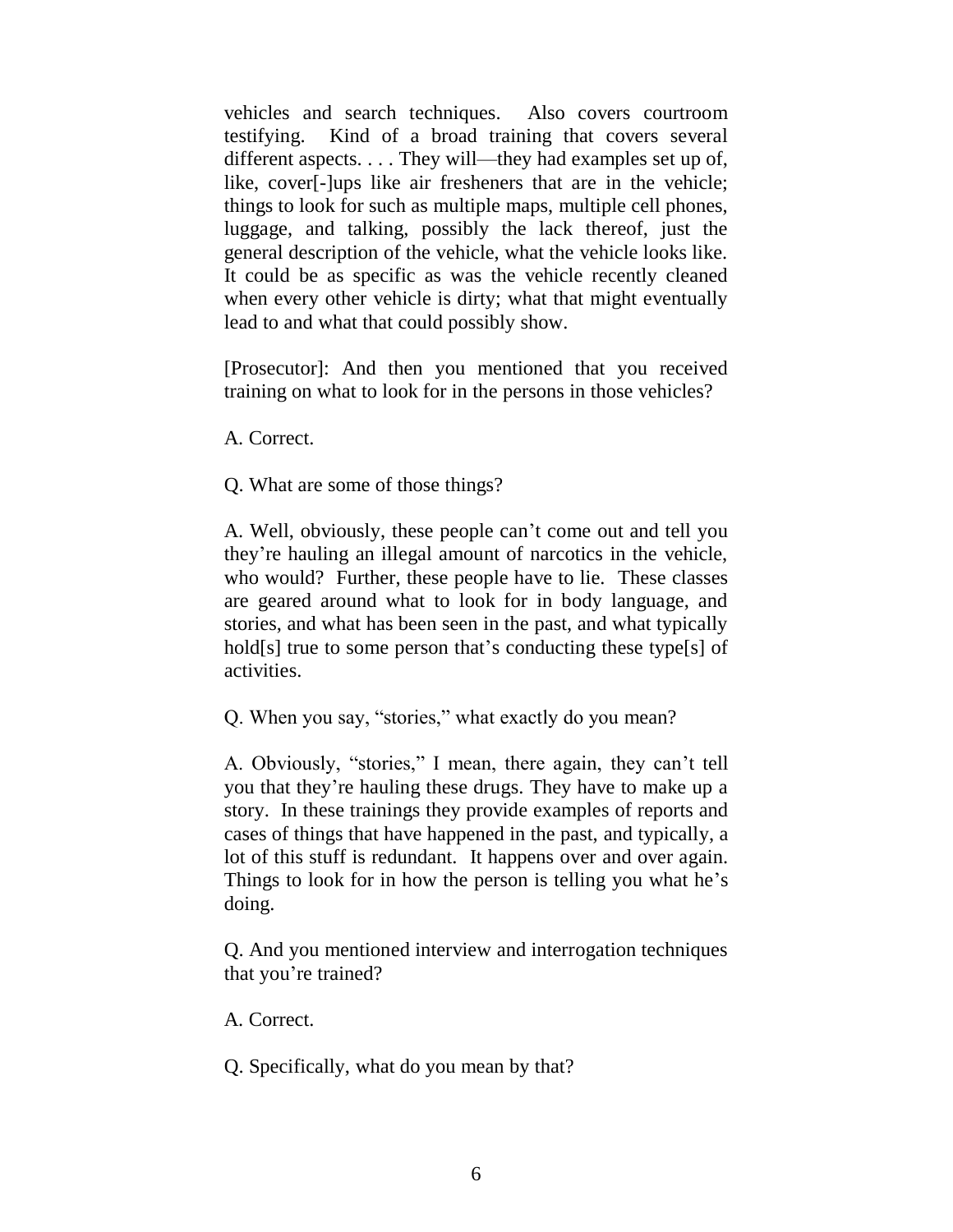A. Well, how to conduct the interview, and basically, for us at the highway patrol the interview is done in our vehicle on the side of the road. It's not like you take somebody to a station and do that. It is the interview and interrogation techniques that apply to us, [it] would be reading people's body language and trying to put together the totality of the story that they're telling you from what you see and how they're coming across and explaining this to you.

Q. All right. And on body language, were you thinking of something in particular?

A. Particularly, body language, the expressions on their face, their gesturing, their tone of voice. Is their voice cracking? Are they trying to control their voice? It's really pretty hard to lie, and especially, when you're in an uncomfortable position, possibly stopped on the side of the road, trying to put together a story and lie, it's not easy to do.

Q. I meant to ask you, have you had experience out on the road stopping vehicles that eventually you discovered illegal drugs in them?

A. I have. I don't have a concrete number, but since about approximately 2005 I have anywhere between 25 and 30 felony criminal drug interdiction stops.

Q. And in those situations you employed your training and the knowledge that you learned in reading people, assessing their vehicle and their behaviors and applied that, and that turned out there was drugs?

A. Correct.

The trooper went on to testify regarding the specific facts of the traffic stop. He was the only witness who testified at the hearing. Relying on this testimony, the district court concluded that the totality of the circumstances created a reasonable suspicion of criminal behavior sufficient to justify Mr. Frazier's detention until the canine unit arrived.

[¶18] The first factor cited by the district court in concluding the trooper had reasonable suspicion to detain Mr. Frazier was the presence of air freshener and cologne in the vehicle. The presence of odor suppressing agents, alone, does not give rise to reasonable suspicion, but can be a factor contributing to the totality of the circumstances. *Flood v. State*, 2007 WY 167, ¶ 24, 169 P.3d 538, 546 (Wyo. 2007) (scent of cologne contributed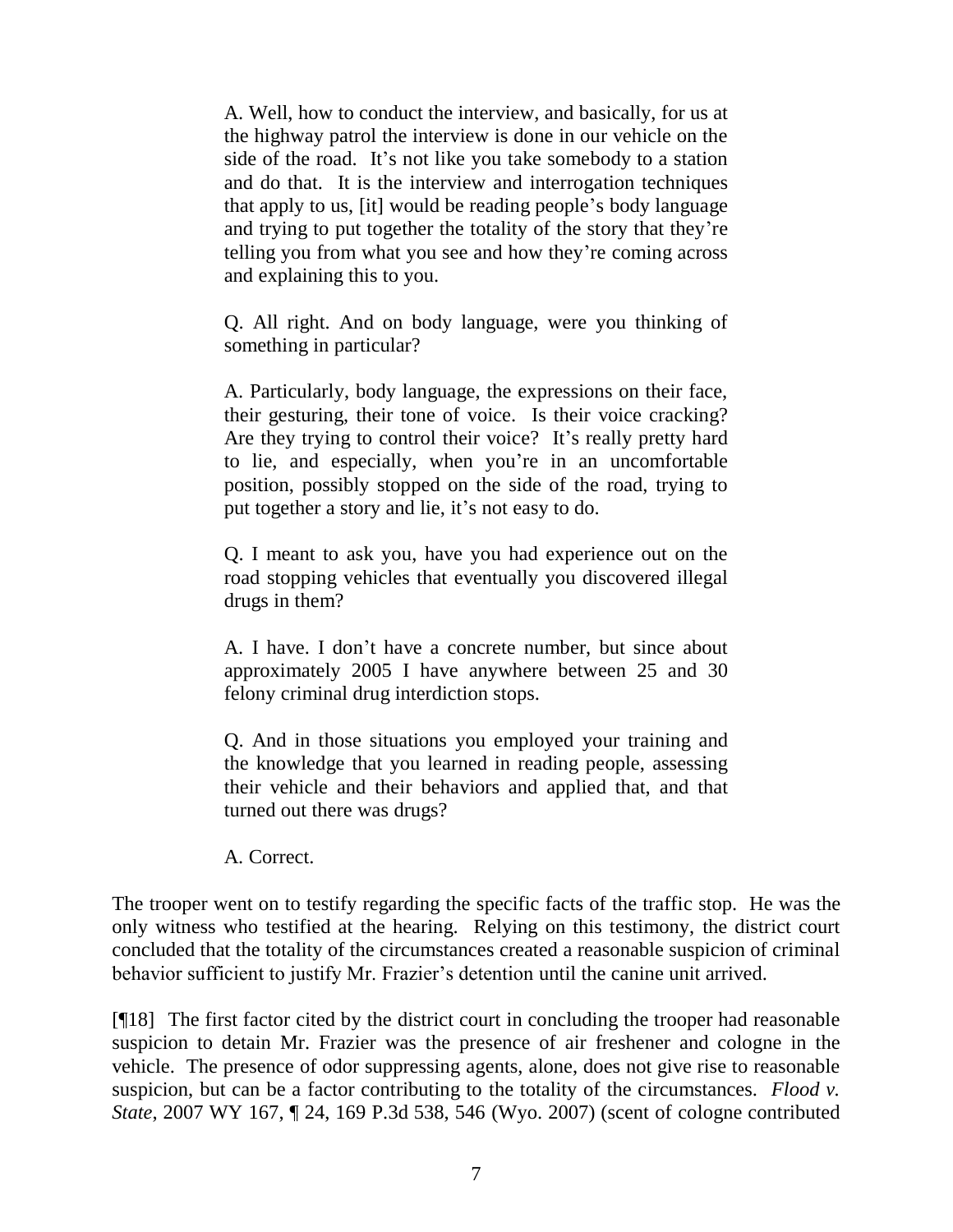to reasonable suspicion); *Leyva*, ¶ 13, 220 P.3d at 794 (strong odor of air freshener in car). The trooper testified that items such as cologne or air fresheners are often used to mask the odor of illegal drugs by those transporting them. He testified that the presence of odor suppressing agents was a factor that aroused his suspicion. We note that the trooper testified he had only observed the items. He did not testify that he smelled the cologne or the air freshener. We have recognized that the presence of odor suppressing items can be a factor contributing to reasonable suspicion, even if the items are not in use at the time of the stop. *See Sutton*, ¶ 22, 220 P.3d at 790 (oven-cooking bags). As the district court observed:

> When the Trooper observed immediately on his approach to the car the presence of [air freshener] and cologne in it, he would certainly at least be more attuned to other indicia than he otherwise would be. There was no apparent reason for the odor-masking agents.

[¶19] Mr. Frazier's extreme and prolonged nervousness was a second factor the district court relied upon in finding the trooper had reasonable suspicion. Nervousness is generally considered of limited significance because it is not uncommon for most citizens, whether innocent or guilty, to exhibit signs of nervousness when confronted by a law enforcement officer. *Damato*, ¶ 20, 64 P.3d at 708. "Extreme and continued nervousness, however, is entitled to somewhat more weight." *Id.*, ¶ 21, 64 P.3d at 708.

[¶20] The trooper testified that "right off the bat . . . Mr. Frazier appeared to be considerably more nervous than the average person that [he] would come across or stop." Mr. Frazier was notified that he would receive only a warning, but he continued to shake nervously. The trooper observed that Mr. Frazier gestured wildly and moved his hands around while he was speaking. During a lull in the conversation, Mr. Frazier continued to fidget in his seat. At one point, Mr. Frazier folded his hands between his legs, however the muscles in his arms continued to twitch. The district court observed:

> The cases indeed, as pointed out by [Mr.] Frazier in his brief, hold that the observation of nervousness is to be expected in a citizen-police encounter. [The trooper's] observation was that even accounting for this, the level of shaking and agitation was unusual and it did not abate as normally it does when the subject is told that there will be only a warning. There was no apparent reason for the condition observed.

Mr. Frazier's extreme nervousness was a factor the district court could consider in determining whether the trooper had reasonable suspicion of illegal activity.

[¶21] The district court also found that Mr. Frazier's inconsistent travel plans contributed to the trooper's reasonable suspicion. "[U]nusual or inconsistent travel plans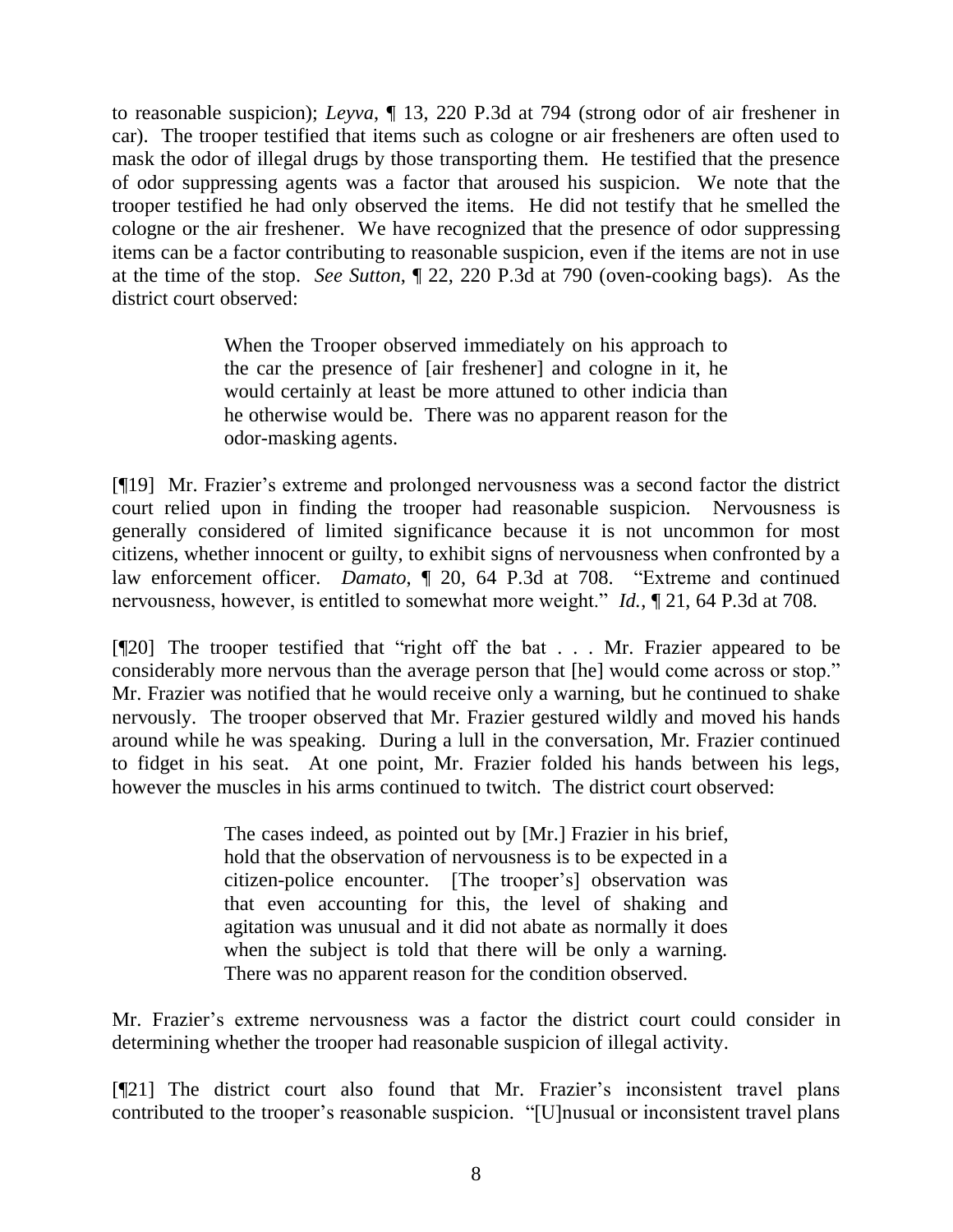are a proper consideration in a reasonable suspicion analysis." *Sutton*, ¶ 19, 220 P.3d at 790. The trooper stated he was suspicious because Mr. Frazier's travel plans seemed implausible. Mr. Frazier stated that he left Reno last night meaning he would have driven 12-15 hours through the night, according to the trooper's calculation, to reach Laramie County by 8:00 a.m. Mr. Frazier did not exhibit the kind of fatigue that the trooper would have expected from someone who drove through the night. Mr. Frazier's story also changed several times. When Mr. Frazier was answering questions in the patrol car, he told the trooper he learned about his grandfather's illness the night before, however, upon further questioning, he said he had learned about it three days earlier. Mr. Frazier had a map open to California, yet never mentioned that state in his travel plans. The trooper testified that the Reno area is a source for controlled substances and typically drugs travel from west to east. He stated that he "put things together with the nervousness and the totality of the circumstances" and suspected that Mr. Frazier was transporting illegal drugs.

[¶22] These factors—the inconsistent travel plans, odor suppressing agents, the map open to California, and the persistent and extreme nervousness—when viewed individually could be seen as innocent. As the district court stated:

> Application of the facts developed in the record to the law in this case as in most is fact intensive and nuanced. It is so to the point that the lay person would see it as "hair-splitting". Each of the elements that make up the "totality of the circumstances" viewed alone seem[s] tenuous.

The district court considered the trooper's training and experience in determining whether the totality of the circumstances amounted to reasonable suspicion:

> The training and experience of the officer in a case like this includes his general knowledge of conditions. It has been judicially noticed by the Wyoming Supreme Court that the place of this traffic stop is "... along a nationally recognized drug trafficking corridor." *O'Boyle v. State*, 117 P.3d 401, 411. In this context, observations by an officer that might not otherwise reasonably be expected to arouse suspicion do so. The odor-masking agents are a good example. The Trooper's suspicion was reasonable in the totality of circumstances.

This conclusion is consistent with previous decisions in which we have said that each of the factors considered might be innocent, but under the totality of the circumstances test, individually innocuous factors can combine to arouse a reasonable suspicion for the experienced officer. *Leyva*, ¶ 13, 220 P.3d at 794-95; *Feeney v. State*, 2009 WY 67, ¶ 22, 208 P.3d 50, 57 (Wyo. 2009). We find no error in the district court's conclusion.